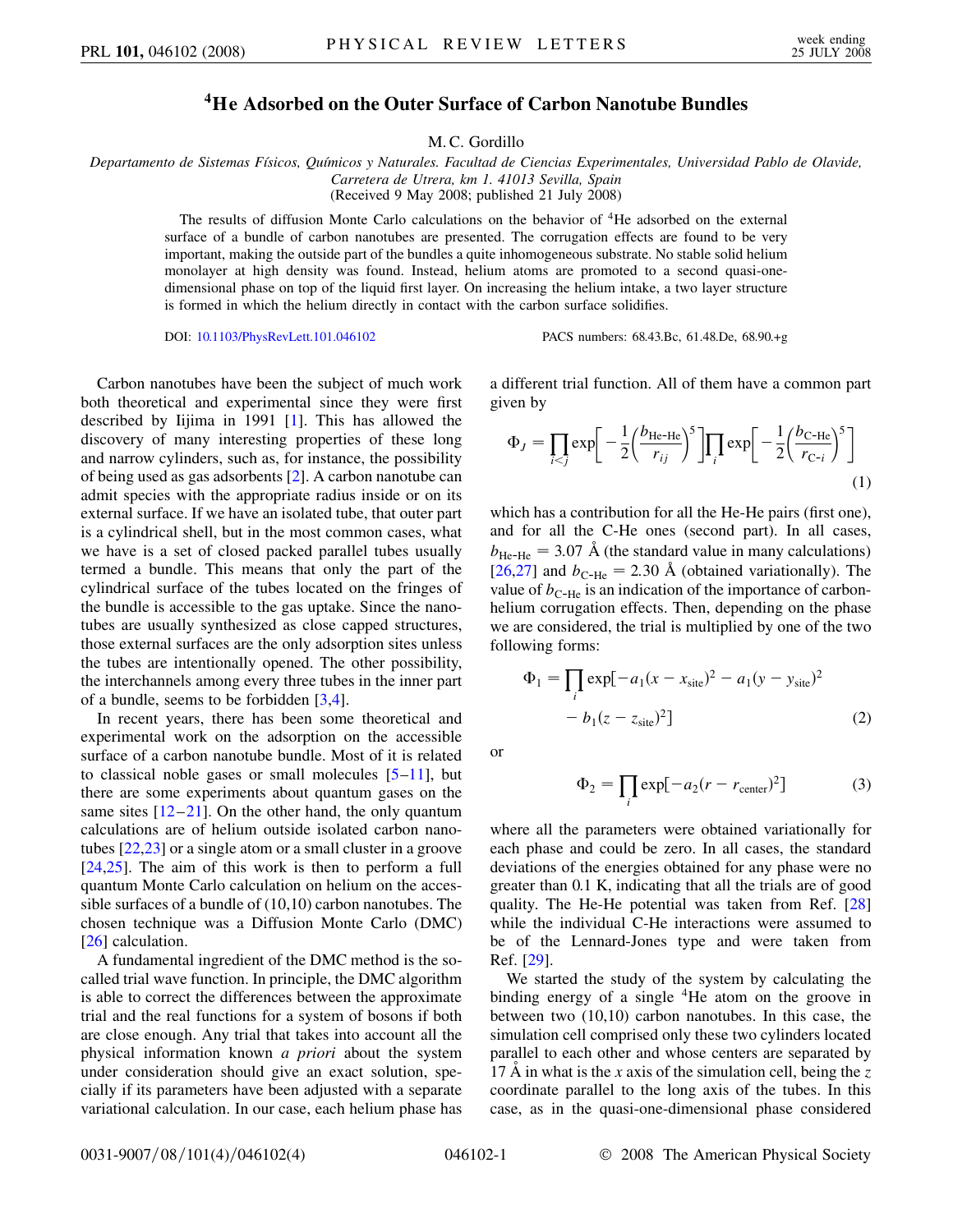below, the trial function was  $\Phi_J \Phi_1$  with  $b_1 = 0$  and  $a_1 =$ 1.8  $\text{\AA}^{-2}$ .  $x_{\text{site}}$  and  $y_{\text{site}}$  are the coordinates in which the <sup>4</sup>He binding potential was minimum for a smooth version of the C-He interaction, i.e., points located at  $9.5 \text{ Å}$  of both centers of the nanotubes. Since both nanotubes are corrugated, there is also some influence of the relative orientation of one cylinder to each other in the binding energy of helium in the resulting groove. That was taken into account, and the results of all the calculations are included in Fig. [1](#page-1-0). The initial guess was to fix a cylinder and rotate the other clockwise. Then, we should get the same energy after rotating the second cylinder an angle of  $2\pi/n$ , being *n* the nanotube index, in our case, 10. The results are shown as a set of full squares joined by a dashed line in Fig. [1](#page-1-0) (a guide to the eye). The rotation angle of the second cylinder to the fixed one is the quantity indicated in the *x* axis of the figure. However, that does not exhaust all the possibilities. In the maxima and minima of the dashed line of Fig. [1,](#page-1-0) we rotated the formerly fixed cylinder counterclockwise to see what happened to the binding energies. We also considered the displacement of the nanotubes with respect to each other in several orientations, an example of the values obtained being the crosses in the figure. The absolute maximum and minimum helium energies at 0 K after all these changes are indicated by two open squares and correspond to binding energies of  $227.54 \pm 0.01$  and  $201.85 \pm 0.01$ 0*:*01 K, respectively. These compare favorably with the

<span id="page-1-0"></span>

FIG. 1. Energy per helium atom in the infinity dilution limit (full squares). A dashed line joints the results obtaining by fixing the orientation of a cylinder and rotating the other one. Additional simulations were performed to see the influence of the rotation of the previously fixed cylinder in the binding energies. Crosses indicate what happens in two cases when the cylinders instead of being rotated are displaced slightly in the *z* direction. Open squares represent the maximum and minimum values of the <sup>4</sup>He the binding energies.

experimental results given in Ref. [\[13\]](#page-3-16) (range between 210 and 250 K), and Ref.  $[17]$  (212 K, to be compared to our average of  $\sim$ 215 K). They also compare favorably with the calculations of Ref. [[25](#page-3-11)],  $(\sim 211 \text{ K} \text{ in a similar})$ simulation cell). That work includes also a reference to the influence of corrugation in the binding energy of  ${}^{4}$ He in a groove. The energies in that case go from  $\sim$ 209 to  $\sim$ 220 K, a range similar to the one found here.

The first phase to appear is the quasi-one-dimensional one (quasi-1D), on the grooves in between two nanotubes. To study that, we used the same trial function and simulation cell than in the infinite dilution limit. The number of helium atoms was fixed to 30, and the appropriate length of the simulation cell was used. To afford an easy comparison, we subtracted the corresponding binding energies per particle  $(E_0)$  in the infinite dilution limit, being those  $227.54 \pm 0.01$  K (full squares, maximum binding energy),  $201.85 \pm 0.01$  K (open squares, minimum binding energy), and  $222.66 \pm 0.01$  K (open circles, an intermediate case). These three sets of calculations are fairly representative of all the simulations done. The results could be seen in Fig. [2.](#page-1-1) In most cases, we found a quasi-one-dimensional liquid, with very small energy per particle at zero pressure with respect to the infinite dilution limit (in our examples, 0.051 and 0.096 K, respectively), while the third case is fairly representative of a minority of systems and it is a gas. The system is a liquid or a gas depending on the corrugated structure of the groove, not on the binding energy. Since one expects different relative orientations of the tubes, the filling of the grooves would proceed from the more binding to the less binding ones up to completion. Such quasi-one-

<span id="page-1-1"></span>

FIG. 2. Energy per helium atom for three representative cases of quasi-1D arrangements. In all cases, binding energies for the infinite dilution limit were subtracted to afford an easier comparison. See further explanation in the text.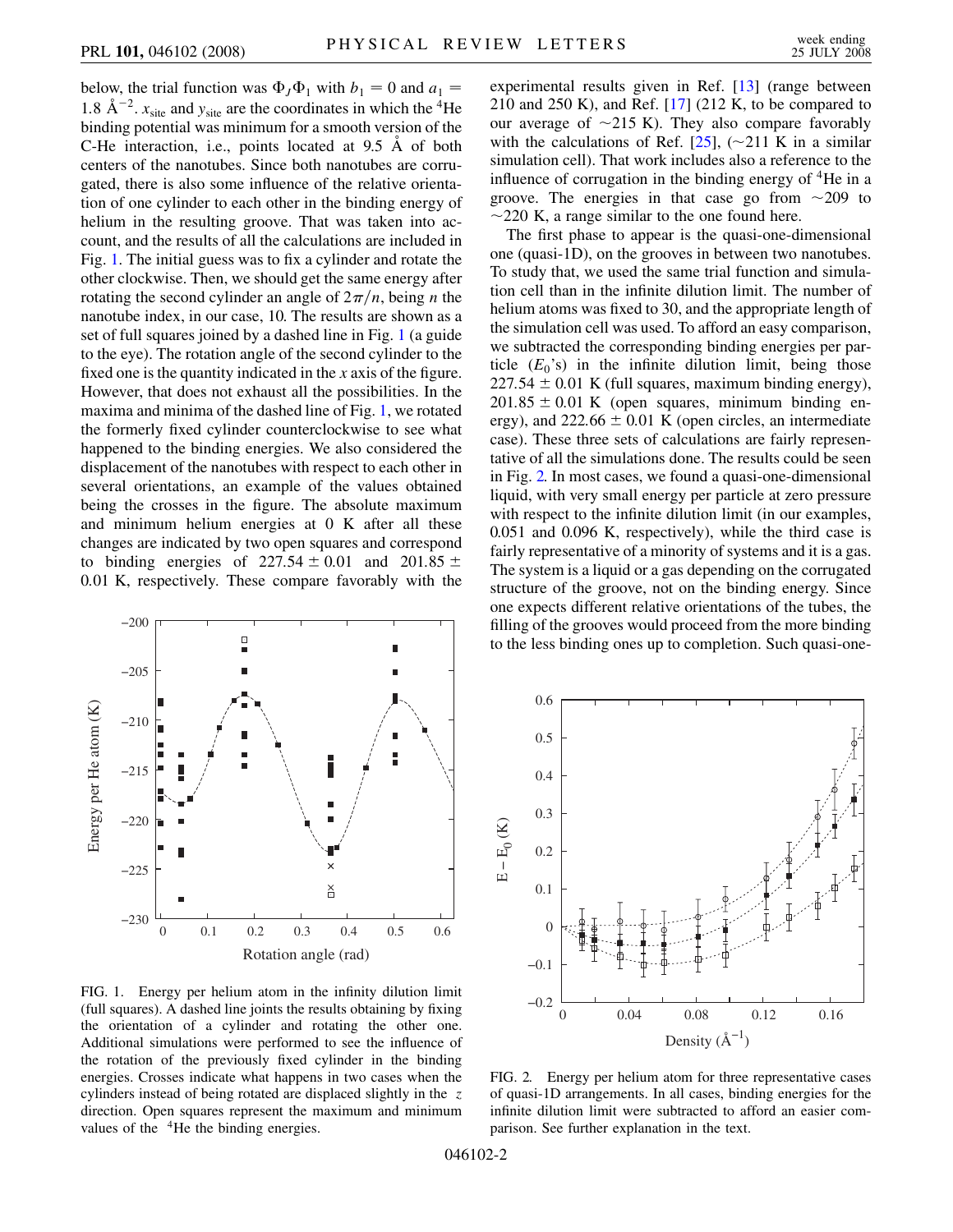dimensional phase has been detected experimentally [[18\]](#page-3-18). It is also known experimentally that the inhomogeneity of the substrate plays a role in dilute  ${}^{4}$ He adsorbed in this system [[19\]](#page-3-19).

According to the literature on classical noble gases [[6\]](#page-3-20), after the lower part of the grooves is filled, a three stripe (3*S*) phase is found. The trial function for this new phase was of the form  $\Phi_J \Phi_1$  with  $a_1 = 1.8 \text{ Å}^{-2}$ .  $x_{\text{site}}$  and  $y_{\text{site}}$  are a set of coordinates different for each atom: for the atoms in the lower part of the grooves, they are the same as the ones corresponding to a one-dimensional phase, while for <sup>4</sup>He on the sides, the minimum energy for the system was found for positions located at 9.5 A from the center of the closest tube and 2.8 A from the atom in the center of the groove.  $b_1 = 0$ . In all cases, the calculations were carried out with 90 particles distributed in three stripes along the *z* axis with simulation cell lengths adequate to get the inverse of the helium densities displayed in Fig. [3.](#page-2-0) The *x* axis is the inverse of the surface density. The area of the surface was taken to be as all the available space located at 9.5 A from the center of any of the two tubes in the cell. According to the idea already indicated above, one expects the quasi-1D phase to be filled before the three stripes phase begins to do so. That is the reason why the Maxwell construction line (lower full line) is made from the minimum binding energy of the 1D phase to the maximum binding of the 3*S* one. This corresponds to densities of  $1.4 \times 10^{-2}$  Å<sup>-2</sup> (1D) to  $3.9 \times 10^{-2}$  Å<sup>-2</sup> (three stripes). The former density means that the average distance between helium atoms in the 1D

<span id="page-2-0"></span>

FIG. 3. Maxwell constructions for the different helium phases up to the monolayer limit. Lower set of curves, quasi-1D system; medium set, 3S phase; upper couple of curves, liquid monolayer. In all cases, full squares represent the results for the minimum binding energies per particle and open squares for the maximum ones. Dashed lines are guides to the eye. Open circles correspond to an unstable zigzag phase.

phase at complete filling is 3.4  $\AA$ , the same result found experimentally for a bundle of (8,8) tubes [\[19\]](#page-3-19). The open circles in Fig. [3](#page-2-0) are the results obtained for the maximum binding energies of an unstable zigzag phase [[6](#page-3-20)] (two stripes of helium instead of one or three) on top of a groove.

The remaining part of the figure for volumes of 20  $\AA^2$ and lower corresponds to a two-dimensional (2D) liquid phase. The trial function for this part was taken to be  $\Phi_J \Phi_2$ with  $a_2 = 1.8 \text{ Å}^{-2}$ .  $\Phi_2$  is a Gaussian in which the *r* coordinates are the distances of the 4He atoms to the center axis of the nanotubes and  $r_{\text{center}} = 9.5 \text{ Å}$ . We considered here a simulation cell that comprised three parallel nanotubes (length in the *x* axis of  $34 \text{ Å}$ ) and  $160 \text{ }^4$ He atoms. The length of the nanotubes in the *z* axis was changed to obtain the densities displayed in the figure. The upper full line corresponds to the Maxwell construction between this liquid phase and the three stripes one. The corresponding equilibrium densities are  $6.2 \times 10^{-2}$  Å<sup>-2</sup> and 3.9  $\times$  $10^{-2}$  Å<sup>-2</sup> (same as in the previous transition, indicating a very narrow stability range for the 3*S* phase). The only counterpart to this liquid monolayer is the one predicted at low coverages in the inner part of a (10,10) tube [[30](#page-3-21)], since the first layer of helium of graphite is a solid [[31](#page-3-22)].

The next step is to know what happens when still more helium is added. The possibilities are the formation of a solid monolayer and the promotion of the remaining helium to a second layer. All of them were explored. In Fig. [4](#page-2-1), open squares represent the already discussed one-layer liquid, while the solid monolayer is indicated by full squares. Several solid structures were tried, the one with

<span id="page-2-1"></span>

FIG. 4. Phases of helium at high densities: open squares, 2D liquid monolayer; full squares, 2D solid monolayer; open circles, 1D phase on top of a liquid; full circles, the two-layered phase discussed in the text.